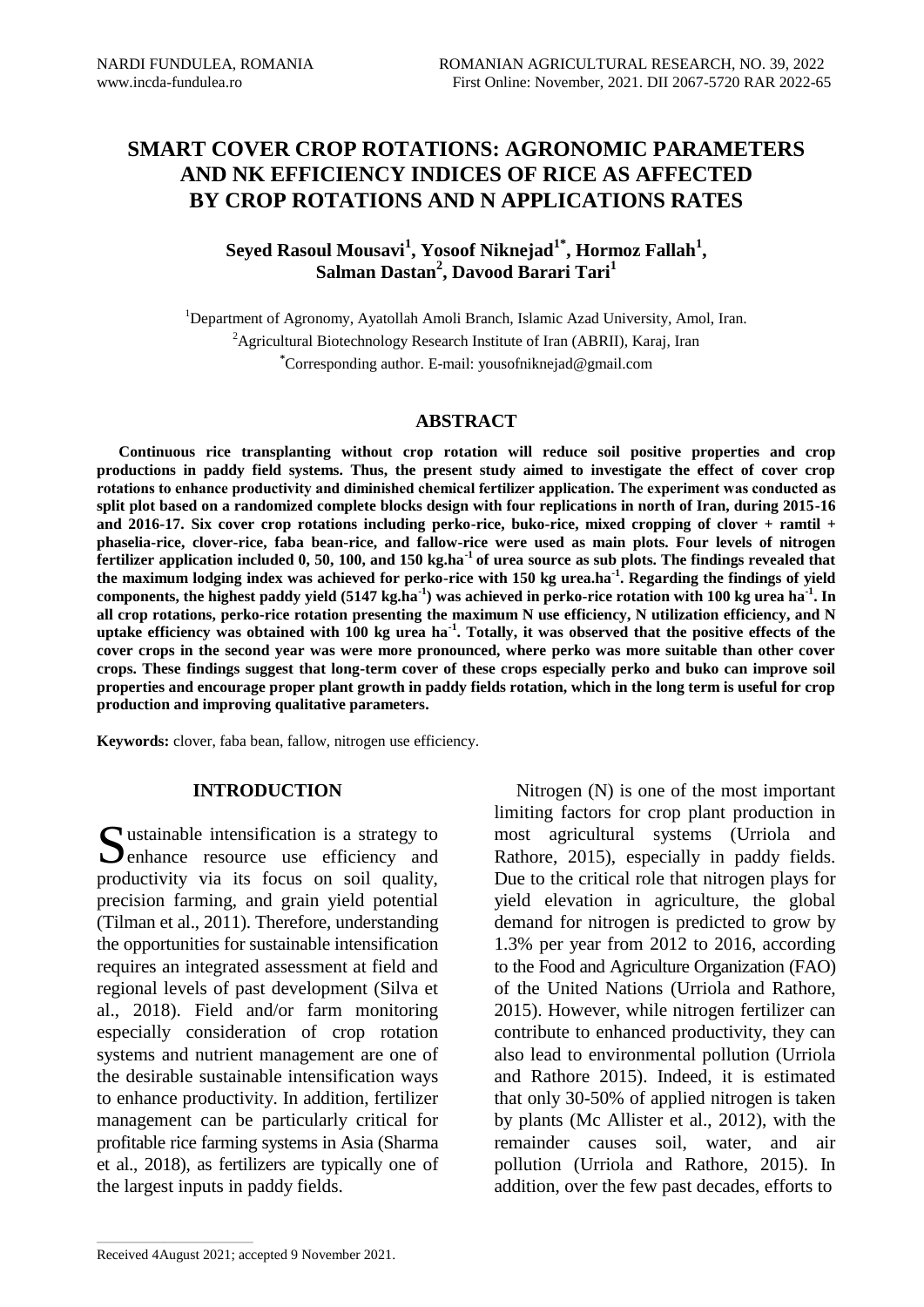enhance production per unit area have led to a significant increase in the application of various chemical fertilizers, especially nitrogen (Han et al., 2017). Recently, researchers have indicated that nitrogen use efficiency in paddy fields is related to leaching, denitrification, and sublimation at very high levels (between 30% and 40%), which also causes environmental pollution (Crews and Peoples, 2004). A sustainable cropping system should not only maintain crop production and soil nitrogen supply capacity but also reduce nitrogen runoff losses (Larkin, 2008). Crop residues can enhance organic matter, soil structure, and maintain nutrients and crop yields. Indeed, cover crop plants can be cultivated for specific purposes such as maintaining and adding nitrogen and carbon in cropping systems, improving C:N ratio, and controlling soil erosion in the paddy fields (Ghanguba et al., 2014). In this regard, three major groups of crop plant families including grasses, legumes, and *Brassicacea* are economically variable and give sustainable profitable production in rotations (Collins et al., 2007; Mukherjee, 2015). Grasses are used as green manure given their greater cold tolerance (Collins et al., 2007). Legumes, through symbiosis with Bacteria from Rhizobium genus, result in more nitrogen fixation (Collins et al., 2007). On the other hand, legumes plants are usually cultivated as green manure in the warm season because of susceptibility to cold. *Brassicacea* are also often cultivated along with legumes and grasses for the same purpose in the rotations (Collins et al., 2007). *Brassicacea* family can significantly increase organic carbon and soil porosity and control weed populations as well as soil diseases (Collins et al., 2007). Green manure crops in the rotation helps to maintain nitrogen and other nutrients, and in some cases, they help to accumulate nutrients in the field, thus preventing losses in response to leaching (Baldwin and Creamer, 2006). Further, green manure crops, in addition to controlling erosion through soil cover, are also effective in controlling pests and weeds (Baldwin and Creamer, 2006). Further, cultivation of different plants in

rotation leads to enhanced microorganism activity and nitrogen mineralization process (Benintend et al., 2008). Therefore, it can be expected that use of suitable cover crops in the rotation leads to applying lower amounts of chemical fertilizers than the recommended value, while maintaining optimal rice production and increasing the sustainability of planting systems.

In a research, five crop rotation systems including fallow-rice, soybean-rice, corn-rice, soybean-corn-rice, and corn-soybean-rice rotations were investigated during seven years. The results indicated that the introduction of soybeans into the paddy fields enhanced the paddy yield, where soybeanrice rotation increased paddy yield to 920  $kg.ha^{-1}$  compared to fallow-rice rotation. Further, a soybean-rice rotation system was observed with a higher paddy yield and more efficiency than other rotation systems. Also, the NPK uptake in fallow-rice system was lower than in other crop rotation systems (Anders et al., 2004).

In the study on the rice-wheat rotation system conducted in the Punjab region, India for 14 years, the findings revealed that this system reduced the paddy yield due to the depletion of one or more elements, and the total depletion of nitrogen seems to be the most important factor in this regard (Singh et al., 2009). The cultivation of leguminous family plants has many benefits in paddy fields. Other experiments indicated that legume crops in legume-cereal rotation system led to augmented cereals yield cultivated following legumes (Ahmad et al., 2001). Yousaf et al. (2017) reported that in rice-rapeseed rotation, paddy yields were increased by 19-41% during two years of rotation with four mineral fertilizer treatments (NPK, NP, NK and PK). Further, the highest NPK contents in both crops were observed under NPK and PK treatment.

One of the best strategies to reduce the application of chemical nitrogen fertilizers in rice farming systems is to utilize the potential of biological nitrogen fixation by cultivation of leguminous plants in the legume-rice rotation (Singh et al., 2004). In temperate regions such as northern Iran, where there is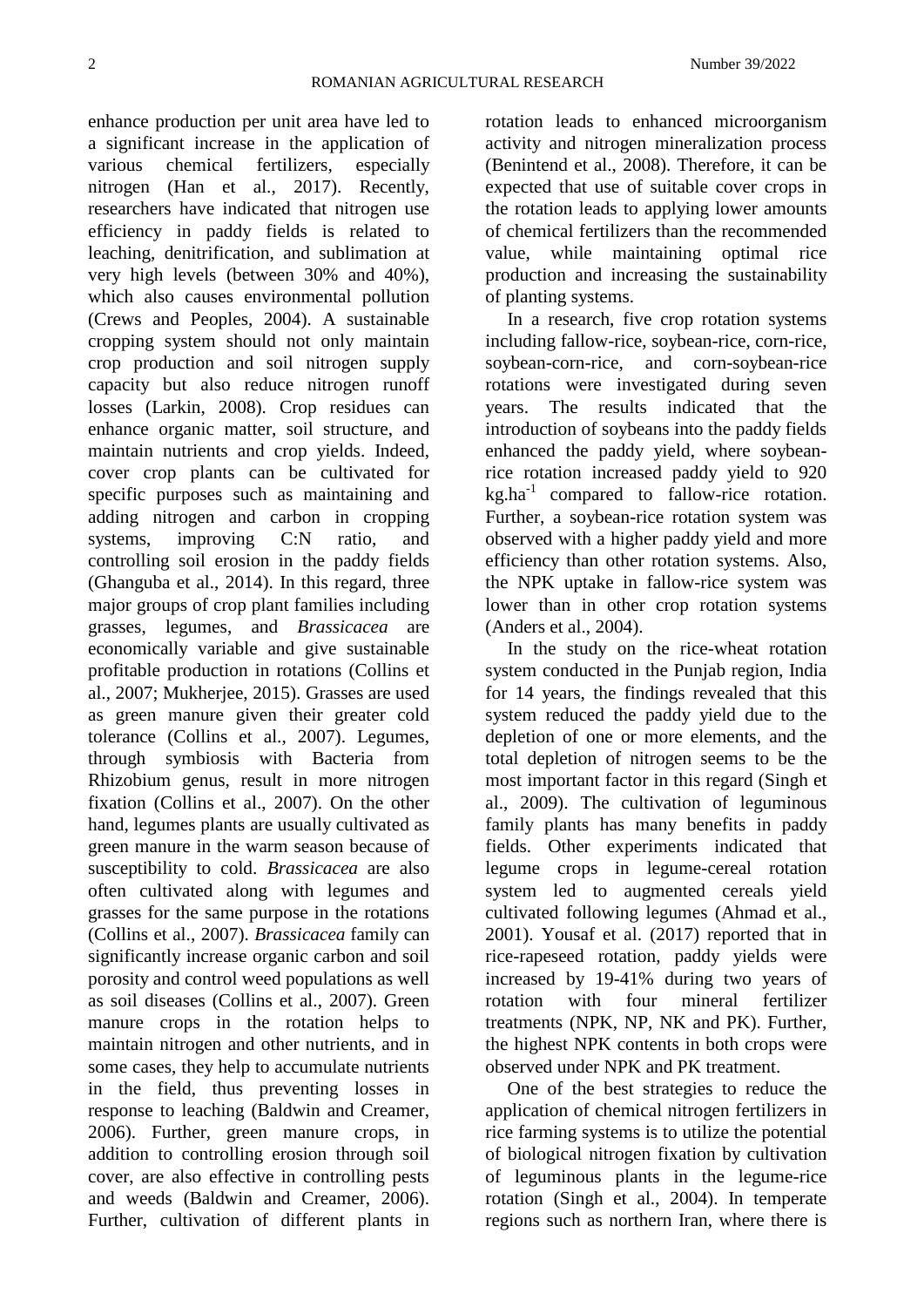no possibility of rice cultivation due to low temperatures in the fall and winter, plants from legume family such as clover and faba bean can be grown as winter crops in highdrainage paddy fields (Tabrizi et al., 2015). Further, canola-rice rotation system has also been reported in some studies (Yousaf et al., 2017), but so far there has not been any report on the rice-*Brassicacea* family crops such as perko and buko in Iran and even worldwide.

According to the finding of different studies, an average of 96% of the chemical fertilizers used in Mazandaran province are nitrogen and phosphorus fertilizers, indicating that nitrogen usage is unbalanced (Dastan et al., 2012). Meanwhile, increasing pressure to soil for higher incomes and offset for the costs of production of non-economic crops have caused soil poverty while the use of chemical fertilizers and pesticides has contaminated the water and soil. Addition of these toxic substances to groundwater, rivers, and seas is one of today's hazards which have caused severe damage and a collapse in the ecosystems' balance. Therefore, improving crop rotation systems to achieve sustainable agriculture will be one of the effective strategies through cover crops in rice cultivation in north of Iran. In this way, cover crop-rice rotations can lead enhanced productivity and less chemical fertilizer application. Accordingly, the present study aimed to investigate the effect of cover crop rotations on agronomical parameters and NK efficiency indices of rice.

## **MATERIAL AND METHODS**

## **Description of the experimental site**

Experiments were conducted in Sari region in Mazandaran province located in north of Iran between the Alborz Mountains and the Caspian Sea for two consecutive years 2015-16 and 2016-17. The experimental region is geographically situated at 36°4' N latitude and 52°5' E longitude.

## **Description of the experiment**

The experiment was carried out as split

plots based on a randomized complete block design (RCBD) with four replications. Six cover crop rotations including perko-rice, buko-rice, mixed cropping of berseem clover + ramtil + phaselia-rice, berseem clover-rice, faba bean-rice, and fallow-rice were used as main plots. Perco hybrid is a cross between autumn rapeseed (*Brassica napus* L. var. Napus) and Chinese cabbage (*Brassica campestris* L. var. Sensulato) and the new plant Boko amphiploid, which is the result of tetraploid cross of rapeseed (*Brassica napus* L. var. Napus) and Chinese cabbage (*Brassica campestris* L. var. Sensulato) and fodder turnip (*Brassica campestris* L. var. Rapa). Ramitil (*Guizotia abyssinica*) belongs to the *Asteraceae* family and Phacelia (*Phacelia tanacetifolia*) belongs to the *Boraginaceae* family. Also, four levels of nitrogen fertilizer including non-application (control), 50% less than recommended amount, the recommended amount based on soil analysis, and 50% more than recommended amount were 0, 50, 100, and 150 kg.ha<sup>-1</sup> of urea source as subplots, respectively.

## **Description of the field practices**

The cover crop plants were selected from *Brassicacea* family (perko and buko), two crops grown in temperate regions of Europe (ramtil and phaselia) along with two local legume crops (berseem clover and faba bean). Initially, the possibility of growth, development, and compatibility of these forage crops in the region was tested. *Brassicacea* family crops (perko and buko) and mixed cropping of ramtil + phaselia + berseem clover were planted in the main plots on November 22-23 (2015-2016, 2016-2017).

After adequate growth and suitable accumulation of dry matter of these forage crops, the forage traits were investigated on October 22-23. After sampling, the residue of these forage crops was crushed and added to paddy field with minimum tillage to improve the decay of residue and enhance the organic matter content to the paddy soil before rice transplantation.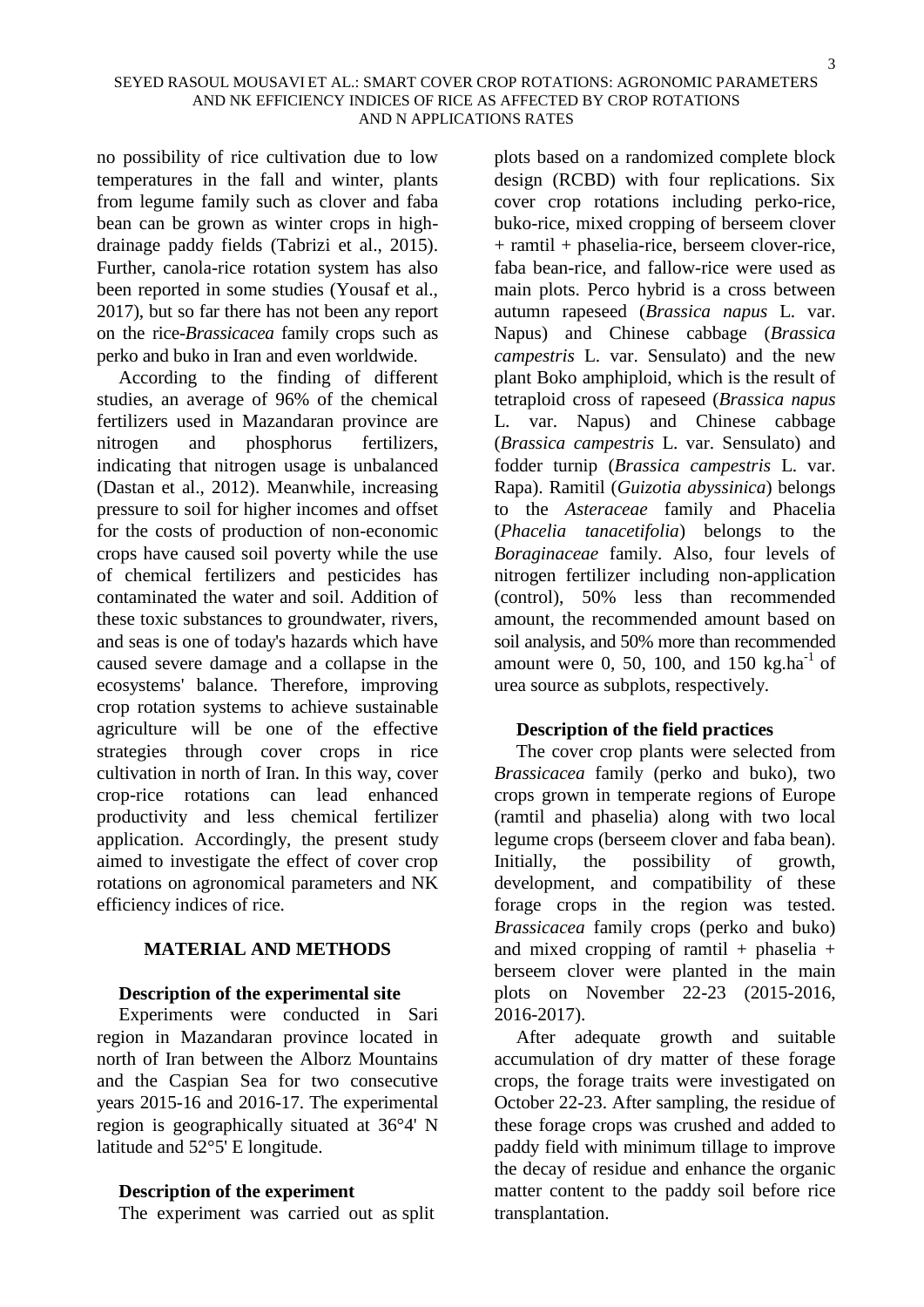The cover of berseem clover and faba bean was done in main plots on October 22-23 (2015-2016, 2016-2017). Clover, after two harvesting (first and second cutting), was returned to paddy soil on April 21-30 before the third cutting as a green manure. The faba bean was also harvested during maturity stage on May 5-8 whose residue was added to the soil. Then, paddy field preparation practices were done based on the nitrogen fertilizer treatments.

Nursery preparation was performed in the first and second year on April 9-10 and on April 14-15, respectively. To prevent nitrogen leaching and weed growth in paddy fields, nylon plastic cover was put at the borders to a depth of 30 cm. considering the regional climates, 'Tarom Hashemi' cultivar was transplanted with three seedlings per hill (young seedling with 3-5 leaves) by 25 plants per square meter with planting arrangement of  $20\times20$  cm<sup>2</sup>. Transplanting was done during the first and second years on May 26-27 and on May 30-31, respectively. Nitrogen was applied according to the fertilizer treatment. One third of nitrogen fertilizer was used as basal during puddling. Two thirds of nitrogen fertilizer were used as top-dressing in panicle initiation and full heading stages. Phosphorous and potassium fertilizers were employed in each plot according to the suggestion of Rice Research Institute of Iran (RRII) and by considering the result of soil analysis. The entire phosphorus content  $(100 \text{ kg.ha}^{-1})$  and 60% of potassium fertilizer  $(60 \text{ kg.ha}^{-1})$  were used as basal, while the remaining amount of potassium was consumed as top-dressing in tillering stage  $(20 \text{ kg.ha}^{-1})$  and panicle initiation stage  $(20 \text{ kg.ha}^{-1})$ . Further, the depth of irrigation was set at 5 cm according to agricultural principles. Crop protection practices, such as irrigation, weeding, pests and diseases control, and fertilization, were done in the experiment paddy field based on technical instruction of Rice Research Institute of Iran (RRII).

#### **Measurement**

During the growth period, after the removal of marginal effect, traits were randomly measured according to the Standard Evaluation System (SES) of the International Rice Research Institute (IRRI). Thus, 10 tillers per hill were randomly selected from each experimental plot whose average was analyzed. The total N concentration in grain and straw was determined by the micro-Kjeldahl method. Potassium concentration was determined by a flame photometer. The parameters evaluated included grain harvest index (Eq. 1), NK uptake in grain, NK uptake in straw, NK harvest index (Eq. 2), NK use efficiency (Eq. 3), NK agronomic efficiency (Eq. 4), NK physiological efficiency (Eq. 5), NK apparent recovery efficiency (Eq. 6), NK utilization efficiency (Eq. 7), and NK uptake efficiency (Eq. 8) (Fageria et al., 2014; Lopez-Bellido et al., 2005).

$$
GHI \quad (\% ) = (GY/(GY + SY) \qquad [1]
$$

where, GHI = Grain harvest index,  $GY =$ Grain yield and  $SY =$  Straw yield.

### *NKHI (%) = [UNKG/(UNKG+UNKS)] [2]*

where,  $NKHI = N$  and K harvest index,  $UNKG = Uptake of N and K in grain, and$  $UNKS = Uptake of N and K in straw.$ 

$$
NKUE (kg.ha^{-1}) = W_g / NK_f
$$
 [3]

where,  $W_g$  = Grain weight and  $N_f$  = Quantity of N and K applied (kg).

$$
AE (kg.ha^{-1}) = [(GY_f-GY_{uf})/NK_f]
$$
 [4]

where,  $GY_f =$  Grain yield of fertilized plot,  $GY_{uf}$  = Grain yield of unfertilized plot and  $NK_f =$ Quantity of N and K applied (kg).

$$
PE (kg.ha^{-1}) = [(BY_f\text{-}BY_{uf})/(UNK_f\text{-}NK_{uf})]
$$
 [5]

where,  $BY_f = Biological$  yield (grain + straw) of fertilized plot,  $BY_{\text{uf}} = Biological$ yield of unfertilized plot,  $UNK_f = Uptake$  of N and K (kg) in grain plus straw of fertilized plot and  $UNK<sub>uf</sub> = Uptake of N and K (kg) in$ grain and straw of unfertilized plot.

$$
ARE(%) = [(UNK_f\text{-}UNK_{uf})/NK_f] \times 100 \quad [6]
$$

where,  $UNK_f = Uptake$  of N and K (kg) in fertilized plot,  $UNK_{\text{uf}} = Update$  of N and K (kg) in unfertilized plot and  $NK_f =$  Quantity of N and K applied (kg).

$$
UE (kg.ha^{-1}) = ARE \times PE \tag{7}
$$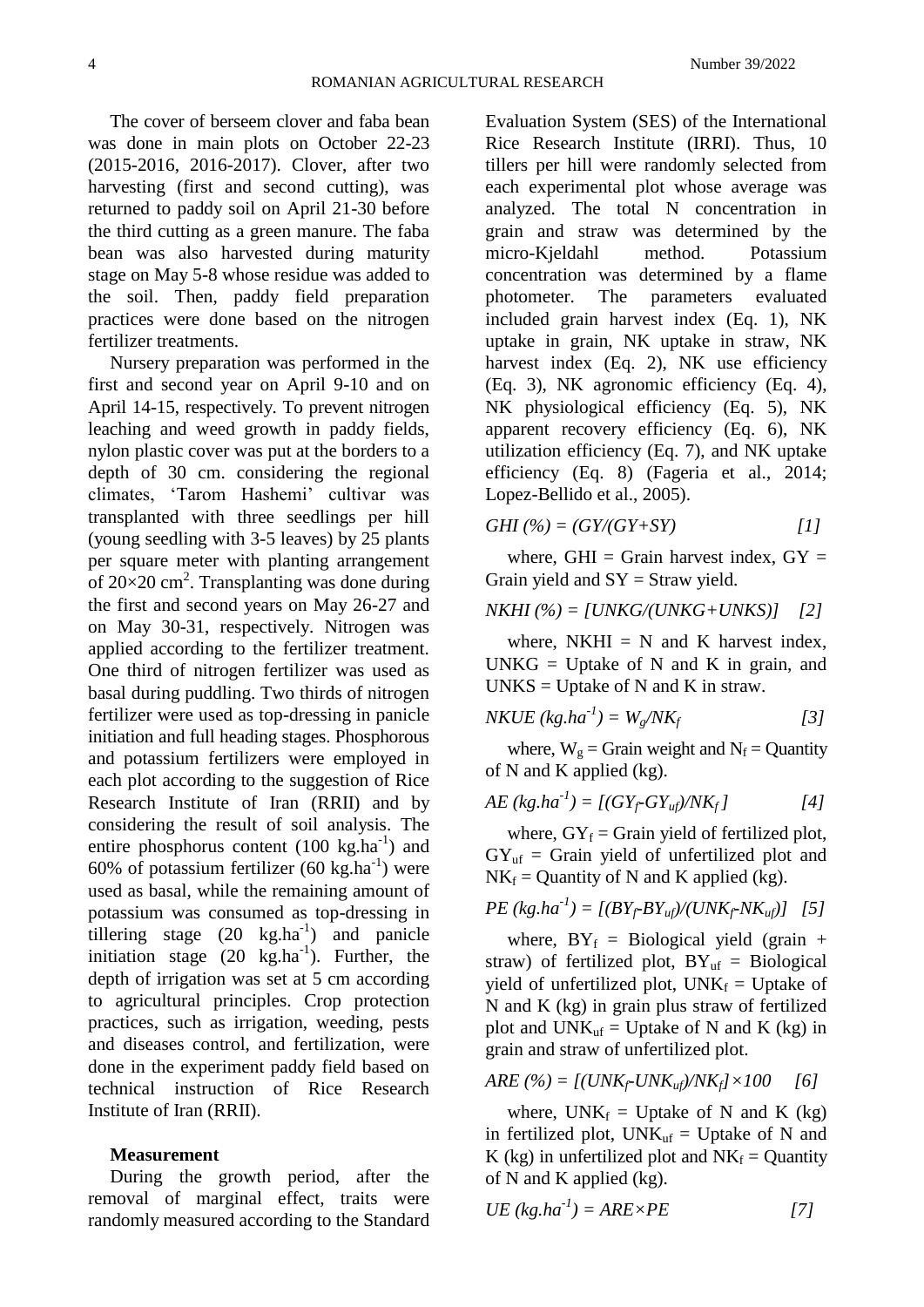$$
UPE (kg.ha^{-1}) = NK_t / NK_f \tag{8}
$$

where,  $N^t$  = Total N and K uptake by grain,  $NK_f =$ Quantity of N and K applied (kg).

#### **Statistical analysis**

All statistical analyses were performed using the SAS software. A two-way analysis of variance (ANOVA) was used by GLM procedure and the least significant difference

(LSD) test was employed to compare the differences between treatment means at a 5% probability level.

## **RESULTS AND DISCUSSION**

#### **Combined analysis of variance (ANOVA)**

The combined variance analysis and mean comparisons is presented in Tables 1, 2 and 3.

*Table 1*. Combined analysis of variance (ANOVA) and mean comparison of studied traits of rice related to cover crop rotation and nitrogen application

| SOV                                             |                       | PL                             | <b>TTH</b>                            | <b>FTH</b>                                                                    | <b>TSP</b>          | <b>GHI</b> |         |          |  |  |  |  |
|-------------------------------------------------|-----------------------|--------------------------------|---------------------------------------|-------------------------------------------------------------------------------|---------------------|------------|---------|----------|--|--|--|--|
|                                                 |                       | Mean square (ANOVA)            |                                       |                                                                               |                     |            |         |          |  |  |  |  |
| Year $(Y)$                                      |                       | $\ast$                         | **                                    | $\ast\ast$                                                                    | $\ast\ast$          | **         | $**$    | $\ast$   |  |  |  |  |
| Crop rotation (C)                               |                       | **                             | **                                    | $**$                                                                          | $**$                | $**$       | **      | $**$     |  |  |  |  |
| Nitrogen (N)                                    |                       | $\ast$                         | ns.                                   | ns                                                                            | ns                  | ns         | $**$    | $*$      |  |  |  |  |
| $C \times N$                                    |                       | $\ast$                         | ns                                    | ns                                                                            | ns                  | ns         | $**$    | $\ast$   |  |  |  |  |
| CV(%)                                           |                       | 4.22                           | 9.02<br>9.74<br>7.75<br>14.85<br>6.36 |                                                                               |                     |            |         | 3.87     |  |  |  |  |
|                                                 |                       |                                | <b>Mean comparison</b>                |                                                                               |                     |            |         |          |  |  |  |  |
|                                                 | First year (2015-16)  | 26.30 b                        | 14.01 b                               | 9.93 b                                                                        | 98.91 b             | 92.61 b    | 4291 b  | 43.05 b  |  |  |  |  |
| Year                                            | Second year (2016-17) | 26.69a                         | 18.70 a                               | 12.81 a                                                                       | 108.85 a            | 95.79 a    | 4535 a  | 44.16 a  |  |  |  |  |
| $LSD$ 0.05                                      |                       | 0.37                           | 0.42                                  | 0.34                                                                          | 3.36                | 2.35       | 93.23   | 0.56     |  |  |  |  |
|                                                 | Perko-rice            | 28.92 a                        | 16.42 c                               | 11.83 <sub>b</sub>                                                            | 103.13 <sub>b</sub> | 93.46 b    | 4531 ab | 44.15 a  |  |  |  |  |
| Cover crop rotation                             | Buko-rice             | 28.63 a                        | 18.46 a                               | 12.83 a                                                                       | 100.17b             | 89.12 c    | 4685 a  | 42.45 b  |  |  |  |  |
|                                                 | Mixed cropping-rice   | 28.70 a                        | 15.73 c                               | 10.72 c                                                                       | 93.33 c             | 88.08 c    | 4514 b  | 43.87 a  |  |  |  |  |
|                                                 | Clover-rice           | 24.12 b                        | 15.81 c                               | 10.61c                                                                        | 110.41 a            | 100.06 a   | 4291 c  | 44.59 a  |  |  |  |  |
|                                                 | Faba bean-rice        | 24.50 <sub>b</sub>             | 17.44 b                               | 12.50a                                                                        | 105.68 ab           | 93.47 b    | 4176 c  | 41.98 b  |  |  |  |  |
|                                                 | Fallow-rice           | 24.11 b                        | 14.27 d                               | 9.72 d                                                                        | 110.55 a            | 101.02 a   | 4281 c  | 44.59 a  |  |  |  |  |
| $LSD$ 0.05                                      |                       | 0.64                           | 0.73                                  | 0.59                                                                          | 5.83                | 4.06       | 161.47  | 0.97     |  |  |  |  |
|                                                 | $\boldsymbol{0}$      | 26.21 <sub>b</sub>             | 16.04 a                               | 11.14 a                                                                       | 101.32 a            | 92.68 b    | 4273 b  | 42.96 b  |  |  |  |  |
| (kg urea $\mathrm{ha}^{\text{-}1})$<br>Nitrogen | 50                    | 26.56 ab                       | 16.51 a                               | 11.50 a                                                                       | 104.40 a            | 93.67 ab   | 4532 a  | 43.99 a  |  |  |  |  |
|                                                 | 100                   | 26.87a                         | 16.51 a                               | 11.47 a                                                                       | 105.92 a            | 96.25 a    | 4434 a  | 43.85 a  |  |  |  |  |
|                                                 | 150                   | 26.34 b                        | 16.35 a                               | 11.37 a                                                                       | 103.88 a            | 94.20 ab   | 4413 a  | 43.60 ab |  |  |  |  |
| LSD 0.05                                        |                       | 0.52                           | 0.60                                  | 0.48<br>4.76                                                                  |                     | 3.32       | 131.84  | 0.79     |  |  |  |  |
| PL: panicle length (cm)                         |                       | TTH: number of tiller per hill |                                       | TSP: number of spikelet per panicle<br>FTH: number of fertile tiller per hill |                     |            |         |          |  |  |  |  |
| FSP: filled spikelet percentage                 |                       | GY: grain yield $(kg ha^{-1})$ |                                       | GHI: grain harvest index (%)                                                  |                     |            |         |          |  |  |  |  |

†: ns, \* and \*\* show non-significant and significant at 5% and 1% of probability levels, respectively.

††: values within a column followed by same letter are not significantly different at least significant differences (LSD) test (0.05).

SOV is source of variation; and CV is the coefficient of variation which was related to overall data.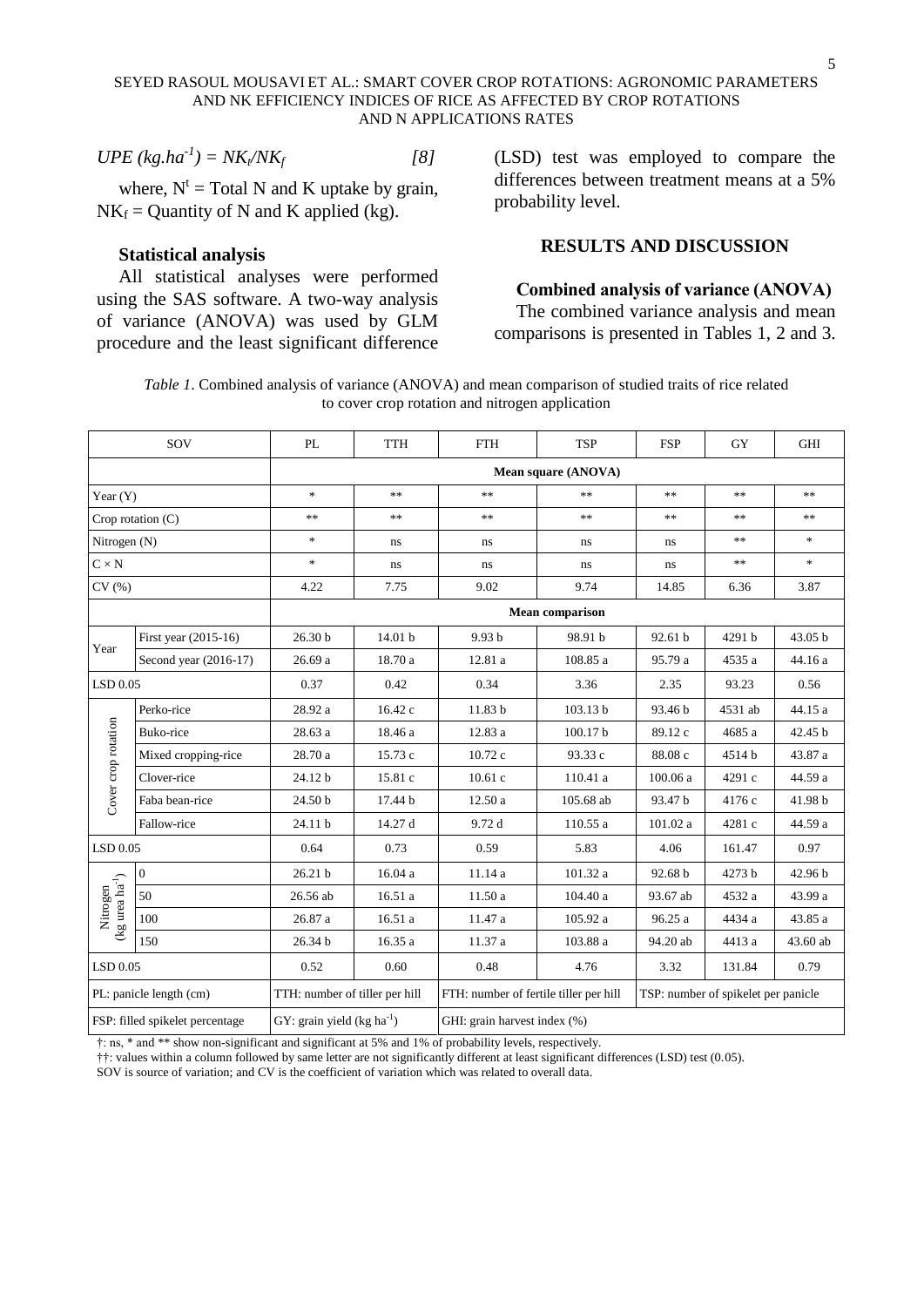: nitrogen use efficiency (kg ha<sup>-1</sup>)

 $NUE<sup>b</sup>$ : nitrogen utilization efficiency (kg ha<sup>-1</sup>)

#### ROMANIAN AGRICULTURAL RESEARCH

|                                                                            |                       |                                           |            |            |                    | to cover crop rotation and nitrogen application |             |                                                                 |                                          |                                      |            |
|----------------------------------------------------------------------------|-----------------------|-------------------------------------------|------------|------------|--------------------|-------------------------------------------------|-------------|-----------------------------------------------------------------|------------------------------------------|--------------------------------------|------------|
|                                                                            | SOV                   | <b>GNU</b>                                | PNU        | <b>PY</b>  | <b>NAE</b>         | <b>NPE</b>                                      | <b>NARF</b> | NUE <sup>a</sup>                                                | $\ensuremath{\mathsf{NUE}^{\mathrm{b}}}$ | $\ensuremath{\mathsf{NUE}^c}\xspace$ | <b>NHI</b> |
|                                                                            |                       |                                           |            |            |                    | Mean square (ANOVA)                             |             |                                                                 |                                          |                                      |            |
| Year $(Y)$                                                                 |                       | $\frac{1}{2}$                             | $\ast\ast$ | $\ast\ast$ | ns                 | <b>Ns</b>                                       | <b>Ns</b>   | $\ast$ $\ast$                                                   | $**$                                     | ×.                                   | $\ast$     |
|                                                                            | Crop rotation (C)     | **                                        | $\ast\ast$ | $\ast\ast$ | $\ast$             | $\ast\ast$                                      | $\ast\ast$  | **                                                              | **                                       | $\ast$ $\ast$                        | $\ast$     |
| Nitrogen (N)                                                               |                       | $\, \! ns$                                | $\rm ns$   | ns         | $**$               | $\ast$                                          | $**$        | **                                                              | ns                                       | $**$                                 | ns         |
| $C \times N$                                                               |                       | ns                                        | ns         | ns         | $\ast\ast$         | $\ast\ast$                                      | Ns          | $\ast\ast$                                                      | $\ast$                                   | $\ast$                               | ns         |
| CV(%)                                                                      |                       | 12.34                                     | 12.43      | 12.34      | 21.43              | 29.30                                           | 16.99       | 9.56                                                            | 13.54                                    | 21.31                                | 7.30       |
| <b>Mean comparison</b>                                                     |                       |                                           |            |            |                    |                                                 |             |                                                                 |                                          |                                      |            |
| Year                                                                       | First year (2015-16)  | 71.61a                                    | 111.08 a   | 426.11 a   | $2.07\ \mathrm{a}$ | 213.91 a                                        | $-76.50a$   | 42.30 a                                                         | 42.51 b                                  | 0.66a                                | 64.50 b    |
|                                                                            | Second year (2016-17) | 66.24 b                                   | 92.40 b    | 394.11 b   | 1.80 a             | 163.32 a                                        | $-72.39a$   | 39.90 b                                                         | 47.04 a                                  | 0.61a                                | 72.20 a    |
| LSD 0.05                                                                   |                       | 2.83                                      | 4.20       | 16.82      | 1.38               | 187.78                                          | 4.20        | 1.30                                                            | 2.01                                     | 0.04                                 | 1.66       |
|                                                                            | Perko-rice            | 76.97 a                                   | 108.13 b   | 457.99 a   | $-2.33c$           | $-416.40c$                                      | $-73.60 b$  | 40.62 bc                                                        | 42.58 c                                  | 0.71a                                | 71.64 a    |
|                                                                            | Buko-rice             | 78.05 a                                   | 117.87 a   | 464.37 a   | 4.42 ab            | 813.20 a                                        | $-63.71a$   | 44.80 a                                                         | 40.91 c                                  | 0.73a                                | 67.41 bc   |
| Cover crop rotation                                                        | Mixed cropping-rice   | 60.39 с                                   | 93.45 c    | 359.32 c   | 2.47 <sub>b</sub>  | 396.70 b                                        | $-79.48$ bc | 41.78 b                                                         | 50.98 a                                  | 0.53c                                | 65.12 c    |
|                                                                            | Clover-rice           | 65.86 b                                   | 93.28 c    | 391.88 b   | 6.59 a             | 1039.30 a                                       | $-72.62 b$  | 41.67 b                                                         | 46.44 b                                  | 0.63 <sub>b</sub>                    | 71.15 a    |
|                                                                            | Faba bean-rice        | 67.97 b                                   | 104.18 b   | 404.39 b   | 2.14 <sub>b</sub>  | 170.30 b                                        | $-81.99c$   | 39.17 c                                                         | 41.45 c                                  | 0.62 <sub>b</sub>                    | 65.68 c    |
|                                                                            | Fallow-rice           | 64.32 bc                                  | 93.54 c    | 382.71 bc  | $-1.71c$           | $-871.40 d$                                     | $-75.28$ bc | 38.54 c                                                         | 46.30 b                                  | 0.59 <sub>bc</sub>                   | 69.07 ab   |
| LSD 0.05                                                                   |                       | 4.90                                      | 7.28       | 29.13      | 2.38               | 325.25                                          | 7.28        | 2.26                                                            | 3.49                                     | 0.08                                 | 2.87       |
|                                                                            | $\boldsymbol{0}$      | 69.19 a                                   | 101.19 a   | 411.67 a   | 0.00 <sub>b</sub>  | 0.00 <sub>b</sub>                               | 0.00a       | 0.00 <sub>d</sub>                                               | 43.10 b                                  | 0.00 <sub>d</sub>                    | 68.85 a    |
|                                                                            | 50                    | 70.10 a                                   | 103.21 a   | 417.08 a   | $5.18\ a$          | 384.60 a                                        | $-47.98 b$  | 90.63 a                                                         | 46.06 a                                  | 1.40a                                | 68.71 a    |
| $\begin{array}{c} \text{Nitrogen} \\ \text{(kg area ha}^{-1}) \end{array}$ | 100                   | 67.33 a                                   | 100.62 a   | 400.60 a   | 1.61 <sub>b</sub>  | 181.40 ab                                       | $-100.57c$  | 44.34 b                                                         | 45.78 ab                                 | 0.67 <sub>b</sub>                    | 67.48 a    |
|                                                                            | 150                   | 69.09 a                                   | 101.95 a   | 411.08 a   | 0.93 <sub>b</sub>  | 188.40 ab                                       | $-149.23 d$ | 29.42 c                                                         | 44.17 ab                                 | 0.46c                                | 68.34 a    |
| LSD 0.05                                                                   |                       | 4.00                                      | 5.94       | 23.79      | 1.95               | 265.57                                          | 5.94        | 1.85                                                            | 2.85                                     | 0.06                                 | 2.34       |
| GNU: grain nitrogen uptake<br>$(\text{kg ha}^{-1})$                        |                       | PNU: plant nitrogen uptake<br>$(kg ha-1)$ |            |            | $(kg kg^{-1})$     | NAE: Nitrogen agronomic efficiency              |             | NUE <sup>c</sup> : nitrogen uptake efficiency<br>$(kg ha^{-1})$ |                                          |                                      |            |

# *Table 2*. Combined analysis of variance (ANOVA) and mean comparison of studied traits of rice related

†: ns, \* and \*\* show non-significant and significant at 5% and 1% of probability levels, respectively.

) NPE: nitrogen physiological efficiency (kg kg-1

NHI: nitrogen harvest index (%) NARF: nitrogen apparent recovery fraction (%)

PY: protein yield (kg ha<sup>-1</sup>)

††: values within a column followed by same letter are not significantly different at least significant differences (LSD) test (0.05).

SOV is source of variation; and CV is the coefficient of variation which was related to overall data.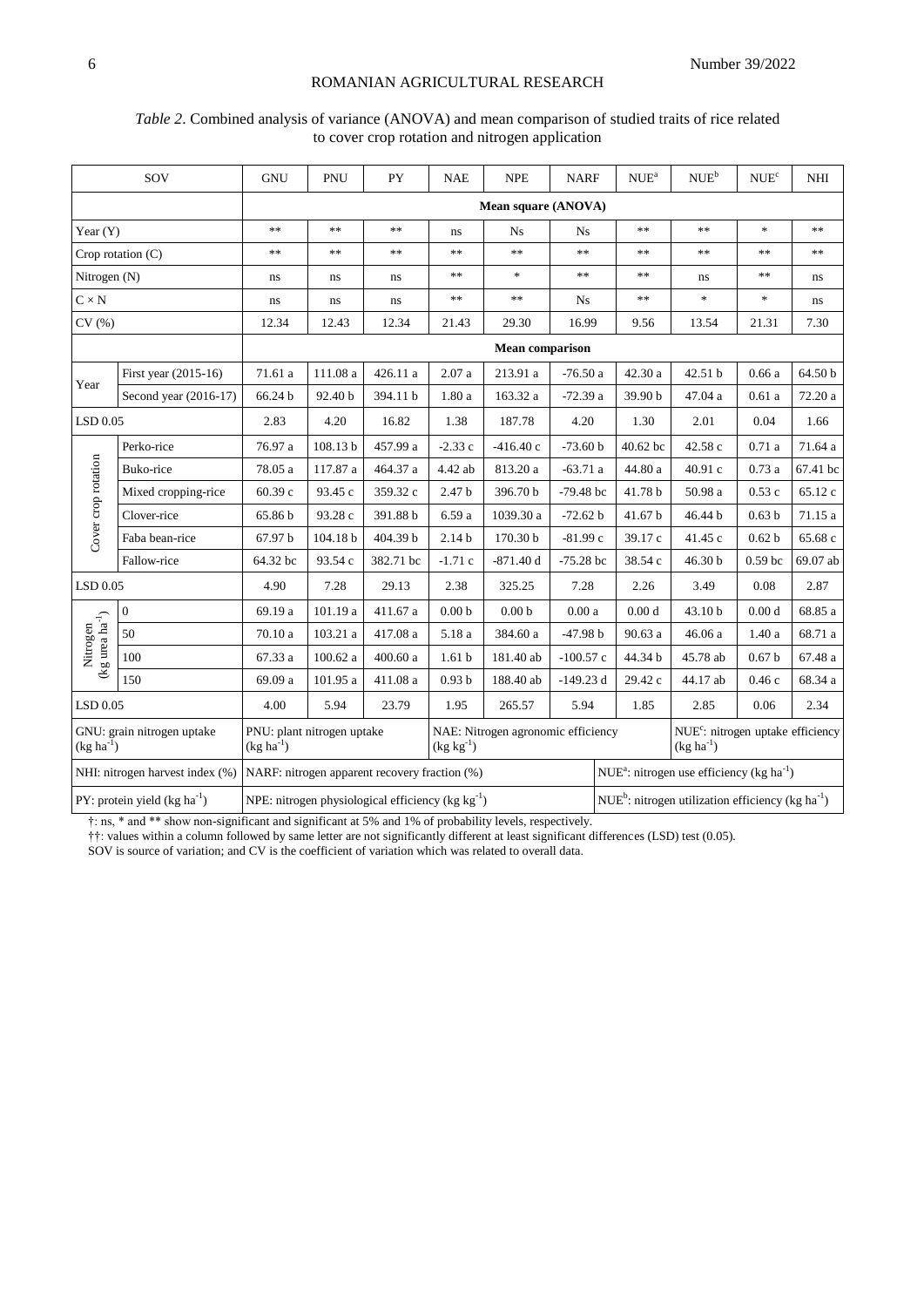#### SEYED RASOUL MOUSAVI ET AL.: SMART COVER CROP ROTATIONS: AGRONOMIC PARAMETERS AND NK EFFICIENCY INDICES OF RICE AS AFFECTED BY CROP ROTATIONS AND N APPLICATIONS RATES

| SOV                                                                                        |                     | <b>GKU</b>                                                                                                  | PKU                                             | <b>KAE</b>        | <b>KPE</b>        | <b>KARF</b>                                          | $KUE^a$       | $KUE^b$                           | $\ensuremath{\mathrm{KUE}^c}\xspace$ | KHI      |  |  |
|--------------------------------------------------------------------------------------------|---------------------|-------------------------------------------------------------------------------------------------------------|-------------------------------------------------|-------------------|-------------------|------------------------------------------------------|---------------|-----------------------------------|--------------------------------------|----------|--|--|
|                                                                                            |                     | Mean square (ANOVA)                                                                                         |                                                 |                   |                   |                                                      |               |                                   |                                      |          |  |  |
| Year $(Y)$                                                                                 |                     | $\ast$ $\ast$                                                                                               | $**$                                            | Ns                | Ns                | Ns                                                   | **            | **                                | $**$                                 | ns       |  |  |
| Crop rotation $(C)$                                                                        |                     | $\ast$                                                                                                      | $**$                                            | $**$              | $\ast$            | $\ast\ast$                                           | $\ast\ast$    | **                                | $\frac{1}{2}$                        | ns       |  |  |
| Nitrogen (N)                                                                               |                     | ns                                                                                                          | ns                                              | $**$              | $\ast$            | <b>Ns</b>                                            | $\ast$ $\ast$ | $\frac{d\mathbf{r}}{d\mathbf{r}}$ | $**$                                 | $\ast$   |  |  |
| $C \times N$                                                                               |                     | ns                                                                                                          | ns                                              | $**$              | $**$              | Ns                                                   | **            | ns.                               | ns                                   | ns       |  |  |
| CV(%)                                                                                      |                     | 22.97                                                                                                       | 15.67                                           | 21.43             | 29.44             | 11.50                                                | 6.36          | 17.52                             | 37.82                                | 17.76    |  |  |
|                                                                                            |                     | <b>Mean comparison</b>                                                                                      |                                                 |                   |                   |                                                      |               |                                   |                                      |          |  |  |
| Year                                                                                       | First year (2015)   | 20.84 b                                                                                                     | 85.41 b                                         | 2.07a             | 212.96 a          | 0.09a                                                | 45.35 a       | 56.21 a                           | 0.20 <sub>b</sub>                    | 24.84 a  |  |  |
|                                                                                            | Second year (2016)  | 29.29 a                                                                                                     | 119.21 a                                        | 1.80a             | 170.14 a          | $-5.19a$                                             | 42.91 b       | 37.75 b                           | 0.27a                                | 24.81 a  |  |  |
| LSD 0.05                                                                                   |                     | 1.86                                                                                                        | 5.33                                            | 1.38              | 187.34            | 9.75                                                 | 0.93          | 2.73                              | 0.03                                 | 1.47     |  |  |
|                                                                                            | Perko-rice          | 24.37 bc                                                                                                    | 103.05 bc                                       | $-2.32c$          | $-412.80c$        | $-2.60$ ab                                           | 45.31 ab      | 47.49 b                           | $0.23$ ab                            | 24.17 ab |  |  |
|                                                                                            | Buko-rice           | 28.89 a                                                                                                     | 122.98 a                                        | 4.42 ab           | 815.00 a          | 13.43 a                                              | 46.85 a       | 40.25 c                           | 0.28a                                | 23.27 b  |  |  |
|                                                                                            | Mixed cropping-rice | 25.51 b                                                                                                     | 97.75 c                                         | 2.47 <sub>b</sub> | 393.60 b          | $-2.07$ ab                                           | 45.14 b       | 50.64 ab                          | $0.24$ ab                            | 26.13 a  |  |  |
|                                                                                            | Clover-rice         | 21.92 c                                                                                                     | 86.99 d                                         | 6.59 a            | 1035.90 a         | 7.39 a                                               | 42.91 c       | 54.00 a                           | 0.20 <sub>b</sub>                    | 25.57 ab |  |  |
| Cover crop rotation                                                                        | Faba bean-rice      | $26.10$ ab                                                                                                  | 109.24 b                                        | 2.14 <sub>b</sub> | 175.4 b           | $-13.16 b$                                           | 41.76 c       | 41.36 c                           | $0.24$ ab                            | 24.19 ab |  |  |
|                                                                                            | Fallow-rice         | 23.60 bc                                                                                                    | 93.85 cd                                        | $-1.71c$          | $-857.80d$        | $-18.29 b$                                           | 42.81 c       | 48.12 b                           | 0.21 <sub>b</sub>                    | 25.64 ab |  |  |
| $LSD$ 0.05                                                                                 |                     | 3.22                                                                                                        | 9.23                                            | 2.38              | 324.48            | 16.88                                                | 1.61          | 4.74                              | 0.05                                 | 2.54     |  |  |
|                                                                                            | $\mathbf{0}$        | 23.90 a                                                                                                     | 104.70a                                         | 0.00 <sub>b</sub> | 0.00 <sub>b</sub> | 0.00a                                                | 42.73 b       | 44.00 <sub>b</sub>                | 0.00                                 | 23.29 b  |  |  |
|                                                                                            | 50                  | 25.47 a                                                                                                     | 103.25 a                                        | 5.18 a            | 388.10 a          | $-2.90a$                                             | 45.32 a       | 48.27 a                           | 0.51a                                | 25.04 ab |  |  |
| $\begin{array}{c} \text{Nitrogen} \\ (\text{kg} \text{ urea} \text{ ha}^{-1}) \end{array}$ | 100                 | 25.81 a                                                                                                     | 98.96 a                                         | 1.61 <sub>b</sub> | 186.60 ab         | $-5.74a$                                             | 44.34 a       | 49.60 a                           | 0.26 <sub>b</sub>                    | 26.38 a  |  |  |
|                                                                                            | 150                 | 25.09 a                                                                                                     | 102.34 a                                        | 0.93 <sub>b</sub> | 191.50 ab         | $-1.57a$                                             | 44.13 a       | 46.04 ab                          | 0.17c                                | 24.60 ab |  |  |
| LSD 0.05                                                                                   |                     | 2.63                                                                                                        | 7.53                                            | 1.95              | 264.94            | 13.78                                                | 1.32          | 3.87                              | 0.04                                 | 2.07     |  |  |
| GKU: grain potassium uptake (kg ha <sup>-1</sup> )                                         |                     |                                                                                                             | PKU: plant potassium uptake ( $kg \, ha^{-1}$ ) |                   |                   | KAE: potassium agronomic efficiency ( $kg kg^{-1}$ ) |               |                                   |                                      |          |  |  |
| KPE: potassium physiological<br>efficiency ( $kg kg^{-1}$ )                                |                     | $KUE^a$ : potassium use efficiency (kg ha <sup>-1</sup> )<br>KARF: potassium apparent recovery fraction (%) |                                                 |                   |                   |                                                      |               |                                   |                                      |          |  |  |
| KUE <sup>b</sup> : potassium utilization efficiency<br>$(kg ha-1)$                         |                     | $KUEc$ : potassium uptake efficiency (kg ha <sup>-1</sup> )<br>KHI: potassium harvest index (%)             |                                                 |                   |                   |                                                      |               |                                   |                                      |          |  |  |

#### *Table 3*. Combined analysis of variance (ANOVA) and mean comparison of studied traits of rice related to cover crop rotation and nitrogen application

†: ns, \* and \*\* show non-significant and significant at 5% and 1% of probability levels, respectively.

††: values within a column followed by same letter are not significantly different at least significant differences (LSD) test (0.05).

SOV is source of variation; and CV is the coefficient of variation which was related to overall data.

## **Agronomic traits, grain yield, and harvest index**

Mean comparison of year  $\times$  crop rotation by slice interaction revealed that the largest panicle length in both years was obtained for crop rotation of perko-rice, buko-rice, and mixed cropping-rice (Table 1). On the other hand, the minimum panicle length in both years was observed for clover-rice, faba bean-rice, and fallow-rice rotations respectively. According to the findings, panicle length in crop rotations was higher for the second year than for the first year. Further, the number of tillers per hill and the

number of fertile tillers per hill in perko-rice rotation for both years were the maximum followed by buko-rice along with mixed cropping-rice. Fallow-rice rotation led to minimum number of tillers per hill and number of fertile tillers per hill for both years. Furthermore, the same results were observed for the number of spikelets per panicle and the number of filled spikelets per panicle in both years. In addition, the largest number of spikelets per panicle was obtained for perko-rice, buko-rice, and mixed cropping-rice in the both years, followed by while clover-rice and faba bean-rice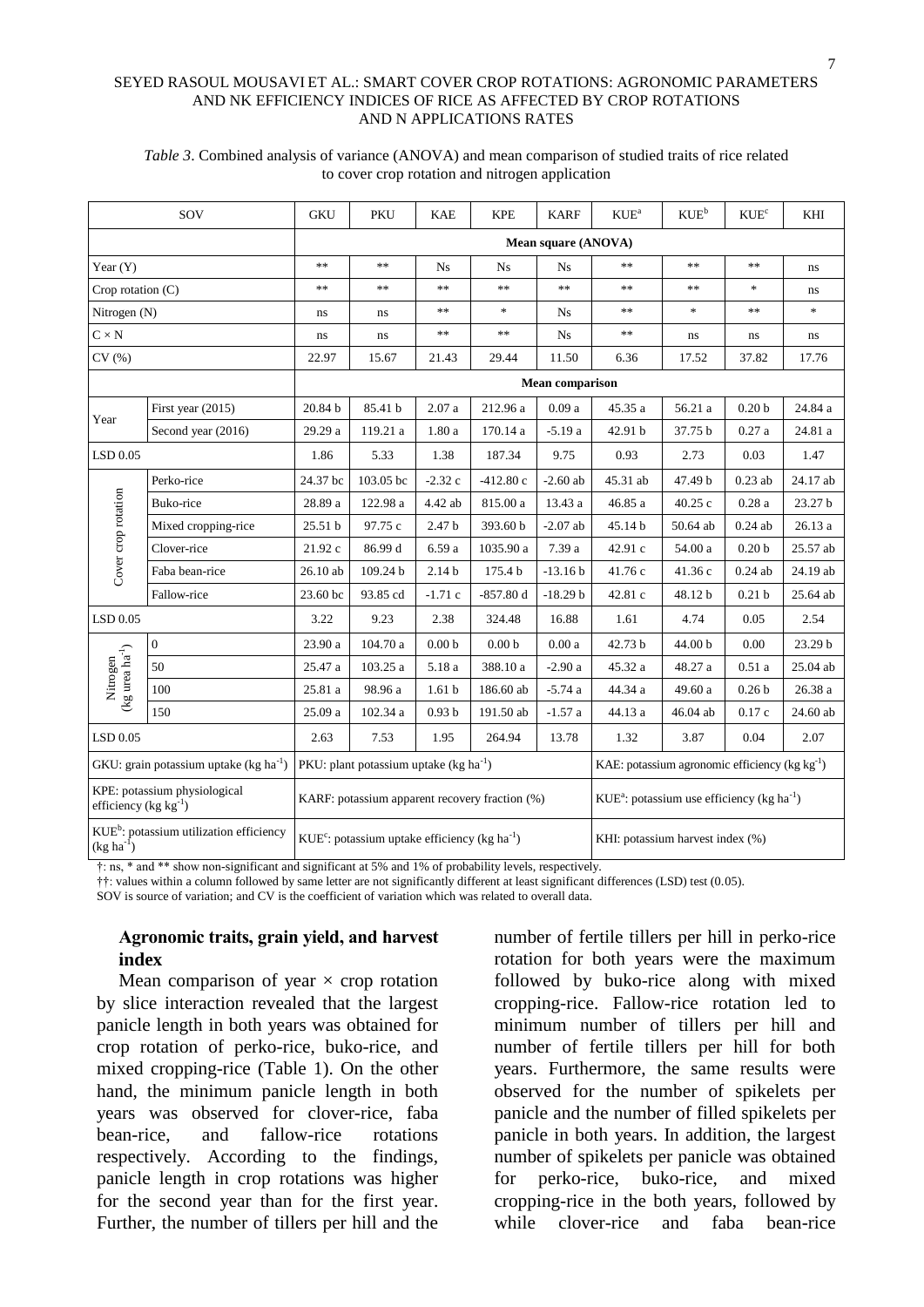rotations. On the other hand, fallow-rice rotation led to the fewest spikelets per panicle in both years as 84.72 and 101.93 spikelets, respectively. The highest filled spikelet percentage in the first year (44.93%) belonged to buko-rice rotation, but in the second year, the maximum value of this trait was related to perko-rice, buko-rice, and mixed cropping-rice rotations, respectively, which were equal to 90.06%, 89.34%, and 89.13%. Indeed, the maximum number of spikelets per panicle was related to perko-rice and buko-rice rotations. In this regard, mixed cropping-rice and clover-rice rotations claimed the next ranks. Fallow-rice rotation led to minimum filled spikelet percentage in both years (Table 1). According to the findings, it was observed that the positive effects of the cover were more pronounced in the second year compared to the first year which led to enhanced panicle length, number of tiller per hill, number of fertile tillers per hill, number of spikelets per panicle, and number of filled spikelets per panicle. These results indicated that the long-term cover of crops can improve soil properties and encourage proper growth of crop plants in the rotation.

Double interaction of cop rotation  $\times$  nitrogen application was described for panicle length, paddy yield, and harvest index. Across all the crop rotation levels, with elevation of N rate, panicle length and paddy yield increased statistically which with perko-rice, buko-rice and mixed cropping-rice being the first, second and third, respectively (data not shown) in this regard. They were followed by clover-rice and faba bean-rice, while the minimum panicle length and paddy yield were obtained in fallow-rice rotation. The shortest panicle length in perko-rice, buko-rice, mixed cropping-rice, and clover-rice rotations was observed for zero N treatment. However, the longest panicle was obtained for other N rates. Panicle length in faba bean-rice and fallow-rice rotations was statistically shorter for all N rates than in other rotations (data not shown).

Regarding the findings of yield components, the highest paddy yield  $(5147 \text{ kg.ha}^{-1})$  was achieved in perko-rice rotation with nitrogen application 50% more than the recommended

rate (data not shown). It was followed by buko-rice and mixed cropping-rice rotations with application of  $150$  kg urea.ha<sup>-1</sup>, respectively. Totally, the highest paddy yield was produced for rotations of perko-rice, buko-rice, and mixed cropping-rice via applying  $150 \text{ kg}$  urea.ha<sup>-1</sup>. In addition, in these crop rotations, application of 100 and 50  $kg$  urea.ha<sup>-1</sup> claimed the next ranks, respectively. In faba bean-rice rotation, the highest paddy yield  $(4514 \text{ kg.ha}^{-1})$  was produced with application of  $150$  kg urea.ha<sup>-1</sup>. It was followed by application of 100 and 50 kg urea.ha<sup>-1</sup>. Fallow-rice rotation along with zero N application revealed the minimum paddy yield (3827 kg.ha<sup>-1</sup>) (data not shown). Based on the findings of crop rotation  $\times$  nitrogen interaction, the highest grain harvest index (47.01%) was found in fallow-rice rotation with application of 50 kg urea.ha<sup>-1</sup>. On the other hand, the minimum grain harvest index was obtained for perko-rice with 100 kg urea.ha<sup>-1</sup>. Perko-rice rotation was followed by clover-rice and faba bean-rice rotations with zero N application along with fallow-rice rotation with 150 kg  $u$ rea.ha<sup>-1</sup> (data not shown). It seems that in the second year of experiment, cover crop plants with a more positive effect on soil organic matter resulted in improved physical properties of the soil and enhanced activity of soil microorganisms which led to augmented paddy yield and yield components.

Triple interaction of year  $\times$  crop rotation  $\times$ nitrogen by slice interaction indicated that for all crop rotations, the highest plant height was achieved with 150 and 100 kg urea.ha<sup>-1</sup> in both years (Table 1). Based on the findings, cover crop plants had a higher positive effect in the second year which caused the improvement of rice growth parameters.

## **NK related indices**

According to the mean comparison of year  $\times$  crop rotation by slice interaction, the maximum grain N uptake in both years was obtained for perko-rice rotation and buko-rice rotations, which were followed by mixed cropping-rice, clover-rice and faba bean-rice rotations, respectively. However, the least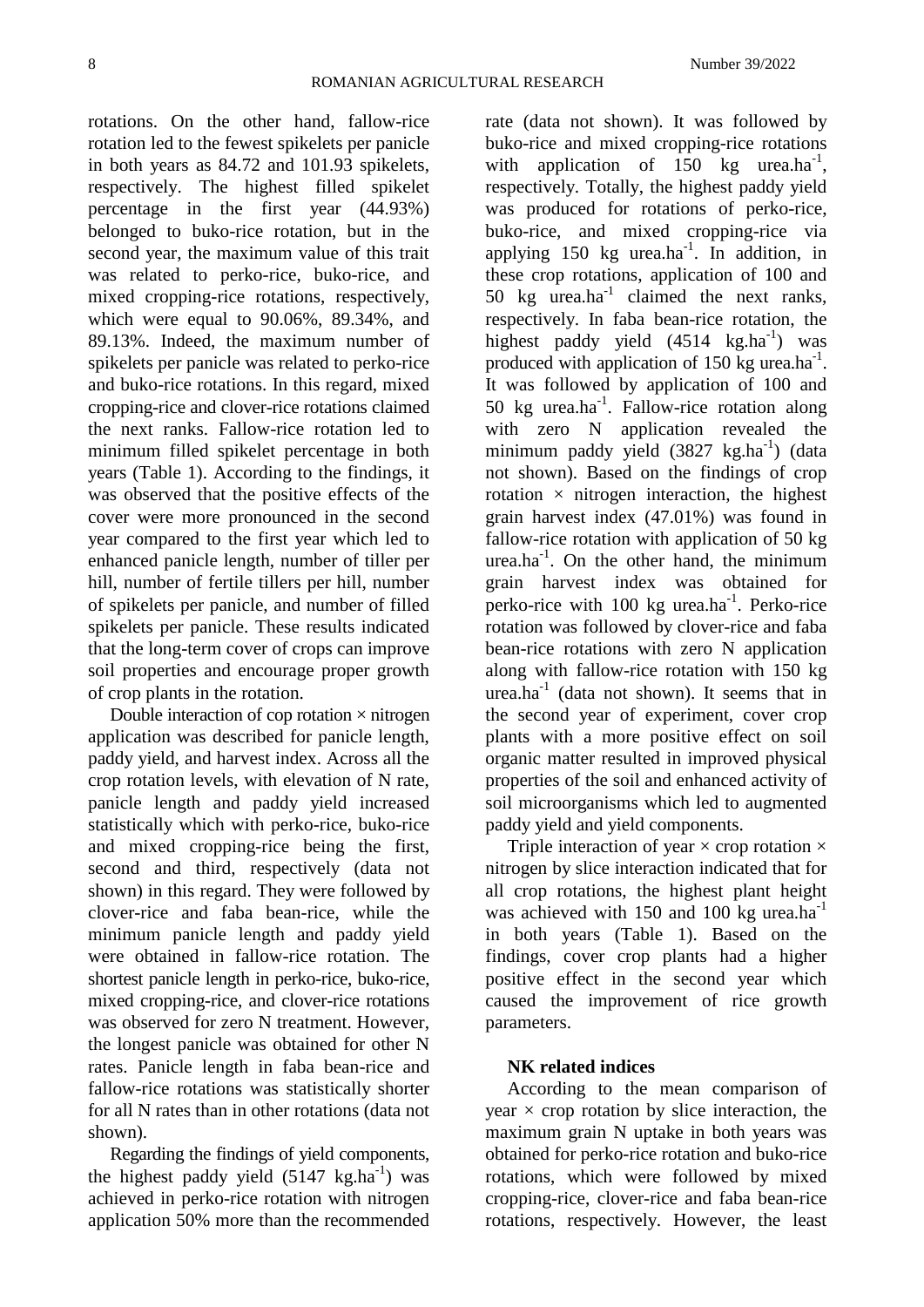grain N uptake in both years (61.63 and 59.15  $kg \cdot ha^{-1}$ ) was achieved in fallow-rice rotation. Furthermore, plant N uptake in perko-rice rotation was highest for both years. On the other hand, the minimum plant N uptake was observed in fallow-rice rotation  $(83.61$  and  $91.28$  kg.ha<sup>-1</sup>) in both years. The most protein yield was observed in perko-rice rotation  $(442.78 \text{ kg.ha}^{-1})$  in first year, but, this parameter in buko-rice rotation decreased by 3.29% (Table 2). Based on the findings, the highest N harvest index was obtained in perko-rice, buko-rice, and mixed cropping-rice rotations for both years. The least N harvest index (60.04% and 67.19%) was observed in fallow-rice rotation. In addition, the maximum N utilization efficiency (54.49 and 49.99  $kg.ha^{-1}$ ) was achieved in perko-rice rotation for both years, which was followed by other rotations (Table 2). In year  $\times$  crop rotation by slice interaction, the largest plant K uptake was achieved in perko-rice rotation  $(101.53 \text{ and } 144.43 \text{ kg.ha}^{-1})$  for both years. On the other hand, the minimum amount was calculated in fallow-rice rotation (63.79 and 95.86  $kg.ha^{-1}$ ) for both years. The highest K utilization efficiency was obtained in perko-rice rotation for the both years, followed by buko-rice rotation (Table 2).

Based on the interaction of crop rotation  $\times$ nitrogen, the highest N use efficiency, N utilization efficiency, N uptake efficiency, and K use efficiency were found in perko-rice rotation with application of 150 kg urea.ha<sup>-1</sup> (data not shown). According to the findings, it was found that in all crop rotations, NK investigated indices (grain N content, plant N content, N use efficiency, N utilization efficiency, N uptake efficiency, grain K content and K use efficiency) were enhanced with application of 150 kg urea.ha<sup>-1</sup> which was followed by the recommended N rated (Table 2).

The findings of year  $\times$  crop rotation  $\times$ nitrogen by slice interaction demonstrated that in all the crop rotations, the highest K harvest index and K uptake efficiency were observed with 150 kg urea.ha<sup>-1</sup> for both years (Table 3). The lower K harvest index and K

uptake efficiency in all the crop rotations was obtained for zero N rate for both years. Totally, NK investigated indices for perko-rice rotation was significantly higher than other crop rotations for both years which was followed by buko-rice rotation and mixed cropping-rice rotation. In addition, clover-rice and faba bean-rice rotations claimed the fourth and fifth ranks in terms of NK indices, respectively (Table 2). Therefore, based on the findings, all the cover crop plants had a higher positive effect in the second year compared to the first year causing rice qualitative parameters to improve.

In general, the findings of this research revealed that although all of the cover rotations with nitrogen application led to augmented paddy yield, as well as improved growth and quality conditions, the addition of *Brassicacea* family crops (perko and buko) increased soil organic matter and the amount of available nitrogen for rice more than the legumes did (clover and faba bean), which led to enhanced nutrient uptake and paddy yield compared to mixed cropping-rice, clover-rice, and faba bean-rice rotations. It seems that cover of perko and buko in the region can lead to provision of forage and improvement of the soil organic matter which is useful for improving the soil structure and improving the quantitative and qualitative yield of rice in the long term. Generally, the results demonstrated that in the case of rice-legumes rotation, the effect of clover on rice yield rise was significantly higher as compared to faba bean. In addition, increasing the amount of nitrogen from 50% to 100% of the recommended rate per hectare resulted in enhancement of paddy yield. However, application of nitrogen higher than the recommended rate resulted in luxury usage which had a negative impact on quantitative and qualitative parameters of rice. According to the results of this study, clover cultivation before rice with 100 kg of urea per hectare is recommended to achieve maximum paddy yield.

In the perko-rice and buko-rice rotations, due to the high day matter of these two cover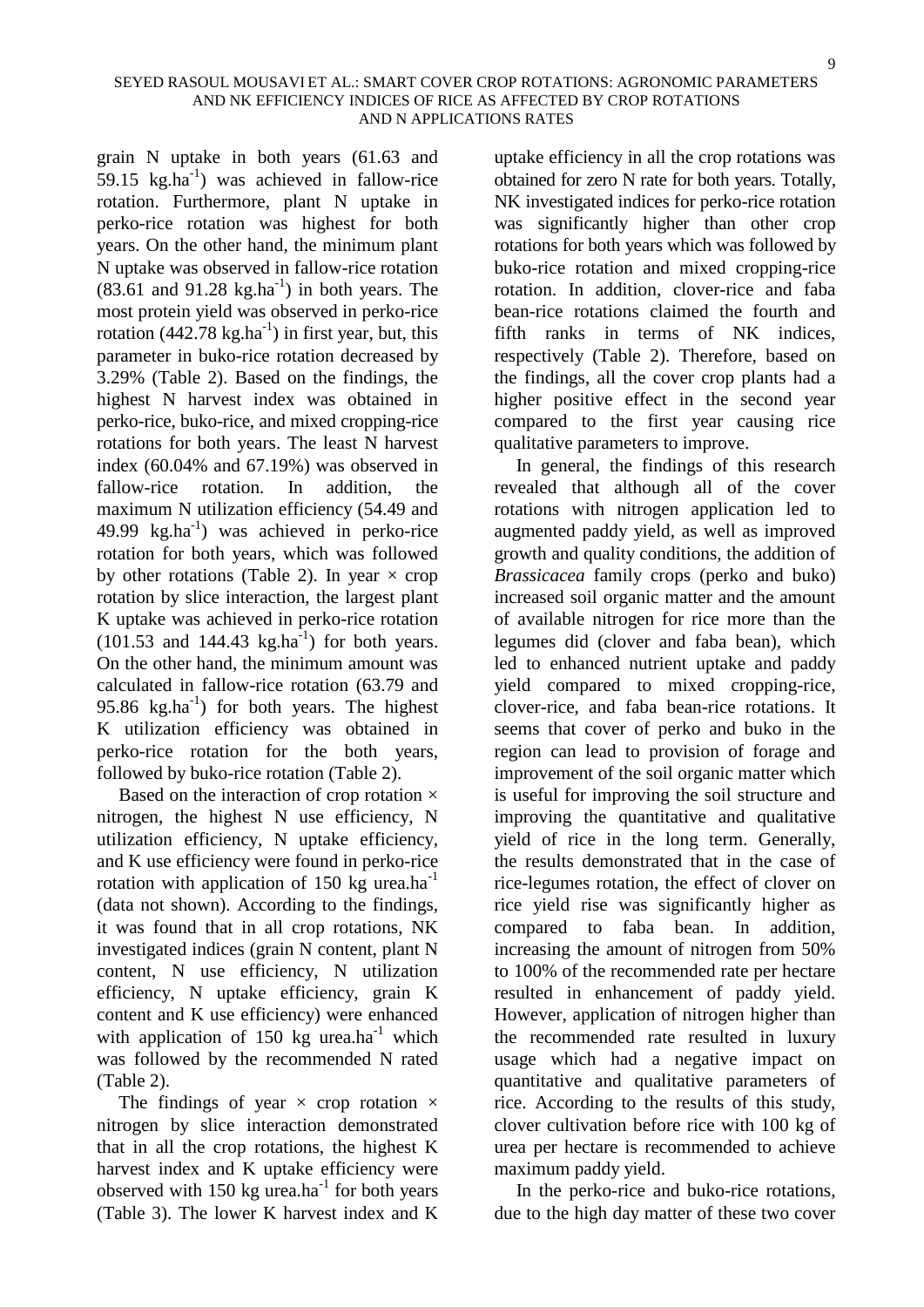plants, more residues were added to the soil, and the high nitrogen content of these residues led to the improvement of soil organic matter and higher uptake of nitrogen by the soil compared to other cover crops. As a result, NK uptake and protein yield of rice was enhanced in these crop rotations, where in the second year its positive effect was higher than in the first year. Hence, in fallow-rice rotation, the lack of crops residue in the soil, the rice plant utilized a large portion of nitrogen from fertilizer and produced a higher yield per unit of chemical fertilizer. These findings suggest that in fallow-rice rotation because of diminished soil fertility and limited production factors, the reaction to nitrogen uptake was higher. In this regard, other researchers also reported that the interaction of crop rotation  $\times$  nitrogen fertilizer increased the nutrient uptakes in the crop plants (Thuy et al., 2008). Lopez-Bellido and Lopez-Bellido (2001) found that nitrogen productivity was varied across different crop rotations depending on the amount of nitrogen usage; with increased nitrogen application, the nitrogen productivity decreased. Further, increasing nitrogen application from 50% to 100% of the recommended amount showed a significant increase in the nitrogen content, while more nitrogen (100% of recommended amount) did not significantly increase the grain nitrogen content (Lopez-Billido et al., 2004).

The findings of this research indicated that crops grow and establish where soil nutrients tend to be improved by cover crops or fertilizer and manure applications. The finding agrees with Nasiri et al. (2008); they observed variation in rice parameters, where rice was transplanted after different legumes. Anders et al. (2004) demonstrated that paddy yield in soybean-rice rotation was higher than in wheat-rice rotation. This result was obtained by Becker and Johnson (1998) where paddy yield in legume-rice rotation system was 30% higher than in fallow-rice rotation system. Indeed, after microbial decomposition of crop plant residues, nutrients remain within the crop tissues and nutrient rich dead microbes, which are released and made available to the following

crop (Wichern et al., 2008). In this regard, Franke et al. (2008) reported that forage legume (*Stylosanthes guianensis*) - maize dual-purpose soybean-maize rotations produced a higher yield than fallow-maize rotation. Kayser et al. (2010) reported that the effect of arable legumes was rather short lived while three-year plough of grassland leys had a greater influence on mineralization process and subsequently on yield and nitrogen losses. Note that in our study, all cover crops were added into soil. Based on the findings, this could slightly slow the breakdown of cover crop residues resulting in poor volatile loss of ammonia during rice in rotation with all cover crops growing cycle. However, in fallow-rice rotation systems with nitrogen application, a substantial amount of nitrogen is seemingly lost by leaching and volatilization. Rahman et al. (2014) reported that regardless of fertilizers, legume-rice rotation system achieved more NRE than corn-rice rotation system in two years. Further, in India, a great variation in NRE (18-49% in two years) was obtained in wheat-rice system (Balota et al., 2003). In addition, higher NRE was reported in crop rotation than sole culture (Cazzato et al., 2012).

The higher nitrogen and potassium recovery in all the cover crop rotations might be due to the enrichment of soil. Indeed, the below ground pool of nutrient, especially nitrogen, is an important source of nitrogen in cover crops especially legumes for subsequent crops. Other researchers reported similar findings for legumes crop (Wichern et al., 2008). They announced that when the soil nitrogen content rises, the amount of sequestered nitrogen achieved from nitrogen usage results in a higher NRE (Wichern et al., 2008). Thus, emphasis has been given to improve recovery efficiency of nitrogen as the chemical nitrogen is the greatest source of nitrogen fertilizer and loss of cereal cropping systems, especially in paddy field cropping systems. In this regard, other researchers reported that NUE was reduced with high application of chemical nitrogen fertilizer, possibly due to greater losses from soil through volatilization or leaching process (Cazzato et al., 2012).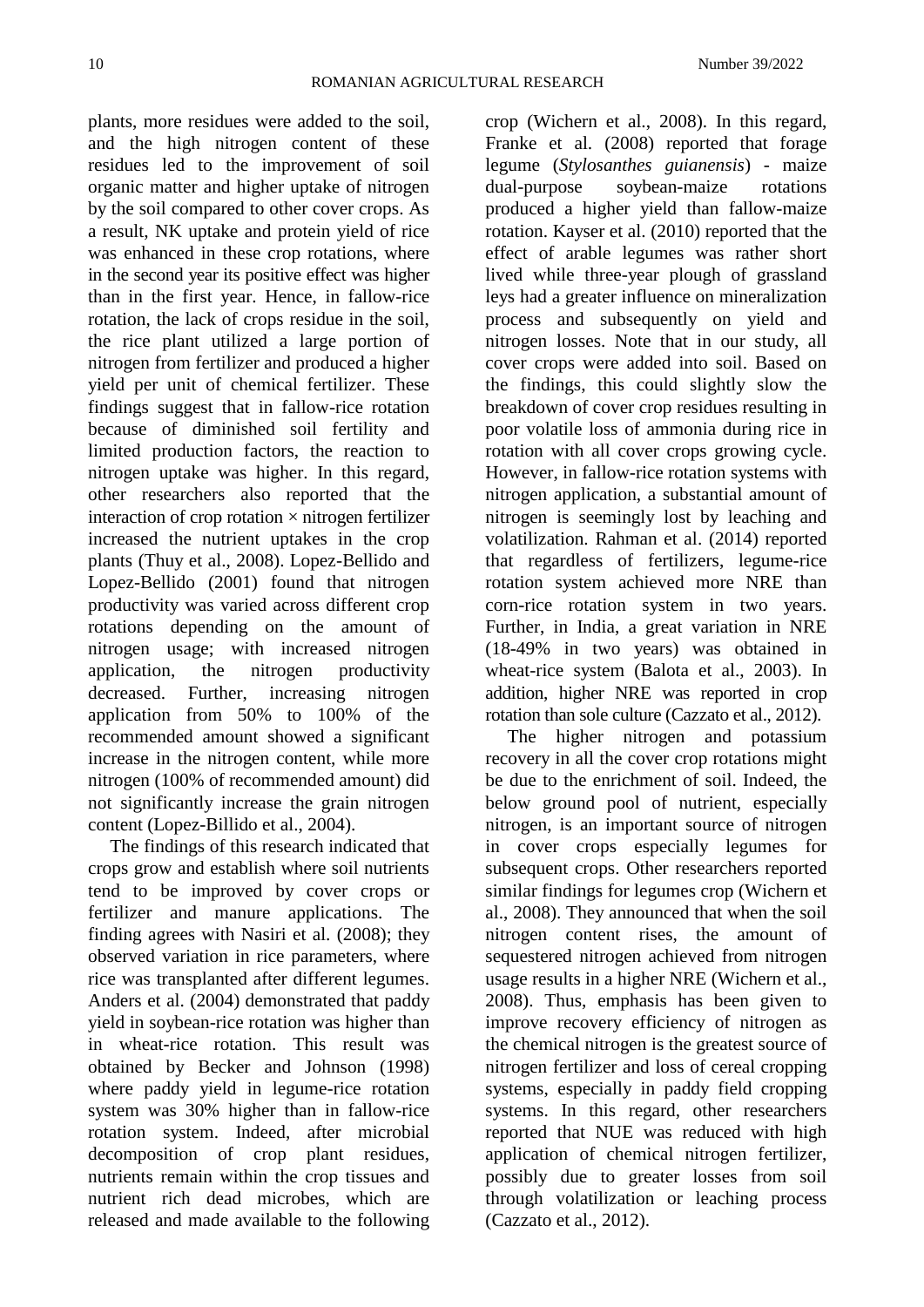With respect to chemical nitrogen application in paddy fields, current nitrogen application strategies should be improved in paddy field cropping systems. Our findings suggested that all cover crop residues, especially perko, buko and mixed cropping residue, had a positive influence on paddy yield as well as both nitrogen and potassium uptake when fertilizer was not used. Indeed, the effect of cover crops residue on the soil nutrient status, texture, addition of organic matter, amount of residue returned to soil (Motior et al., 2011), and timing and amounts of nitrogen fertilizer used. Furthermore, nitrogen significantly improved plant height, panicle length, grain HI and nitrogen HI which is positively associated with paddy yield. Similar results were found by Fageria (2007) and Fageria et al. (2011). In this regard, Meelu et al. (1979) reported that higher chemical nitrogen utilized to wheat-rice rotation was immobilized in the organic form than wheat-maize rotation. Meanwhile, Brassica species are important to control weeds and pests because of the allelochemicals they release (Yasumoto et al., 2010). Ren et al. (2015) reported that under recommended fertilization rapeseed seed yield in rice-rapeseed rotation was higher than cotton-rapeseed rotation. However, without nitrogen fertilization, rapeseed yield in rice-rapeseed rotation was significantly lower than in cotton-rapeseed rotation. Similar findings were reported for other crops (Singh et al., 2009; Yamada et al., 2010), although rapeseed yields varied under different environment conditions (Sidlauskas and Bernotas, 2003). Other researchers demonstrated that because of higher nitrogen losses from runoff and ammonia volatilization during the rice season (Zhao et al., 2009), the flooded rice production soil contained significantly lower accumulated mineral nitrogen contents after harvest (Fan et al., 2007).

Mohammadi et al. (2011) demonstrated that nitrogen uptake in the green manure utilization was one of the most effective factors in increasing the crop production.

Further, crop rotation led to improved soil fertility (Yadvinder-Singh et al., 2004). Indeed, improving water use efficiency (Christen and Sieling, 1995), control of diseases and pests (Larkin, 2008), and increasing soil biological activity (Larkin, 2008) are the main cause for enhancing crop production in the rotation. In addition, crop rotation reduces chemical fertilizer utilization. Further, applying crop rotation along with nitrogen application increased biodiversity, soil biological community, and agroecosystems' health (Kamkar and Mahdavi Damghani, 2009). Unfortunately, because of farmers' economic problems, crop rotation is restricted in Iran, especially in paddy fields, and most farmers cannot achieve long-term goals during the transition to sole cropping, simpler rotations, or chemical inputs application meet to short time-targets (Kamkar and Mahdavi Damghani, 2009).

## **CONCLUSIONS**

The findings of the study demonstrated that residue of all the cover crops and application of nitrogen fertilizer significantly affected the paddy yield, yield components, lodging index, plant NK content, plant NK uptake, NK efficiency, and NK harvest index. All of the above parameters in the second year were significantly higher than the first year. All the cover crop rotations (Perko-rice, buko-rice, mixed cropping-rice, clover-rice and faba bean rice) produced significantly greater paddy yield and NK use efficiency than fallow-rice rotation. However, paddy yield and NK use efficiency declined with application of  $150 \text{ kg}$  urea.ha<sup>-1</sup>. These findings indicated that all the cover crops-rice rotations, especially perko, buko and mixed cropping, played a significant role in enhancement of paddy yield.

Although excessive nitrogen application (more than the recommended rate) increases the overall system performance, it leads to a reduction in NK efficiency. Finally, with increasing nitrogen uptake, the efficiency of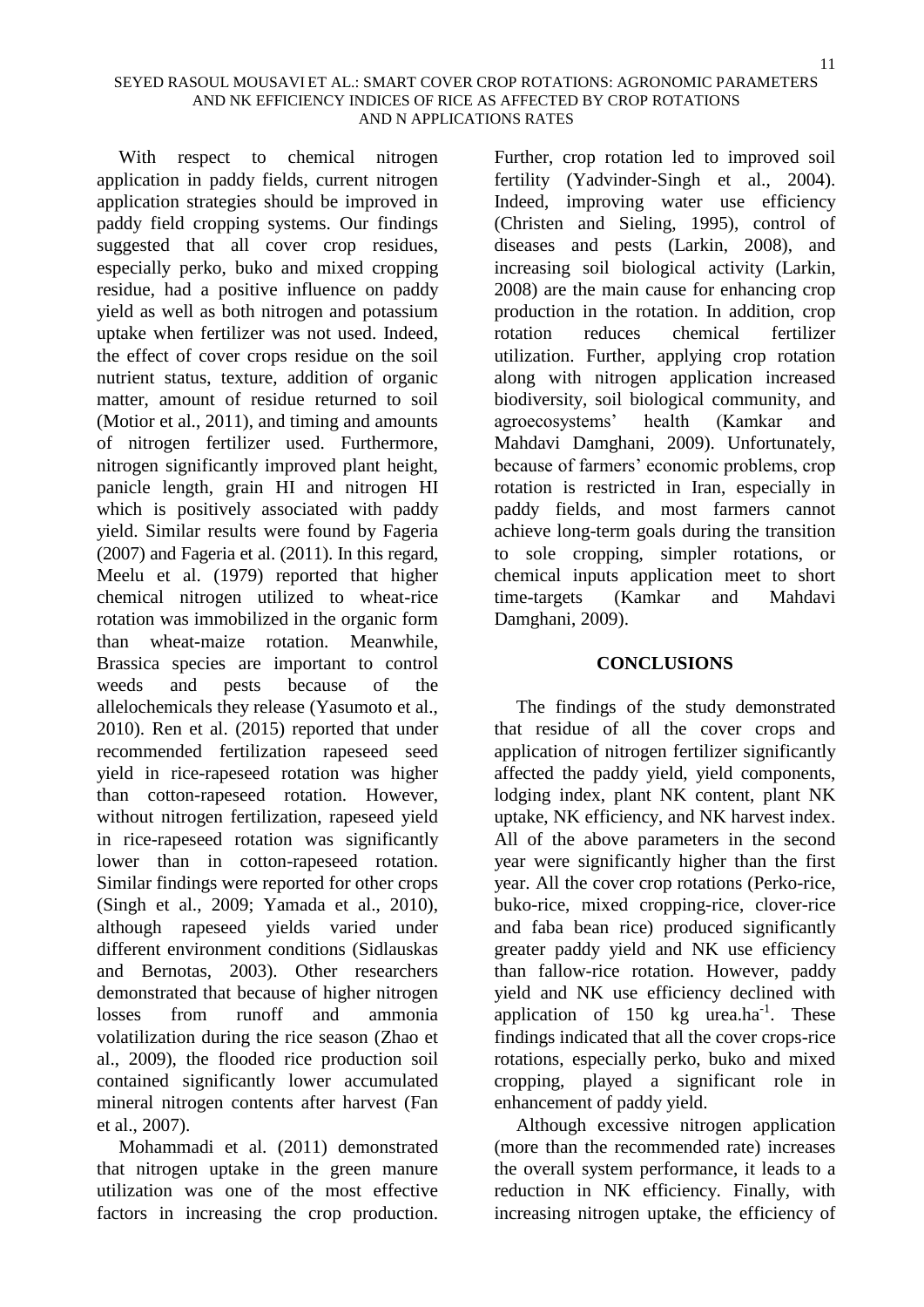nitrogen recovery to optimum use of nitrogen fertilizer increased and then decreased. Since at the moment the average rice production in the region via applying the recommended amount of fertilizer is less than 5 tons paddy yield per hectare, it can be stated that perko-rice and buko-rice rotations, are suitable recommended alternatives in the region because of high paddy yield with less fertilizer application. Indeed, the total paddy yield in these rotations with the recommended nitrogen application was greater than other alternatives studied. Therefore, among the tested cover crops, perko, buko and mixed cropping demonstrated the greatest potential, while the clover, faba bean, and fallow also were used as substitutes or supplements instead of chemical/inorganic nitrogen fertilizer application.

#### **REFERENCES**

- Ahmad, W., Shah, Z., Jamal, M., Shah, K.A., 2014. *Recovery of organic fertility in degraded soil through fertilization and crop rotation.* J. Saudi. Soc. Agric. Sci., 13(2): 92-99. doi[:10.1016/j.jssas.2013.01.007](https://doi.org/10.1016/j.jssas.2013.01.007)
- Anders, M.M., Winham, T.E., Watkins, K.B., Moldehaner, K.A.K., Mcnew, R.W., Holchaver, J., 2004. *The effect of rotation, tillage, fertility and variety on rice yield and nutrient uptake.*  Proceedings of the 26<sup>th</sup> Southern Conservation Tillage Conference for Sustainable Agriculture, Releigh, North Carolina, USA: 26-33.
- Baldwin, K.R., and Creamer, N.G., 2006. *Cover Crops for Organic Farms*. North Carolina Cooperative Extension Service Publications Available on-line at: http:// www. Cefs. Ncsu.Edu/PDFs/Updated /Cover crops FINAL Pdf Jan 2009.pdf.
- Balota, E.L., Colozzi-Filho, A., Andrade, D.S., Dick, R.P., 2003. *Microbial biomass in soils under different tillage and crop rotation systems*. Biol. Fertil. Soil, 38(1): 15-20. doi:10.1007/s00374-003-0590-9
- Becker, M., and Johnson, D.E., 1998. *Legumes as dry season fallow in upland rice-based systems of West Africa.* Biol. Fertil. Soil, 27: 358-367. doi:10.1007/S003740050444
- Benintend, M.C., Sterren, M.A., Battista, J.J.D., 2008. *Soil microbiological indicators of soil quality in four rice rotation system*. Ecol. Indic., 8(5): 704-708.
- Cazzato, E., Tufarelli, V., Ceci, E., Stellacci, A.M., Laudadio, V., 2012. *Quality, yield and nitrogen fixation of faba bean seeds as affected by sulphur*

*fertilization*. Acta Agric. Scandinavica B: Soil Plant Sci. 62(8): 732-738.

doi:10.1080/09064710.2012.698642

- Christen, O., and Sieling, K., 1995. *Effect of different preceding crops and crop rotations on yield of winter oilseed rape (Brassica napus L).* Crop Sci. 174(4): 265-271.
	- doi:10.1111/j.1439-037X.1995.tb01112.x
- Collins, H.P., Delgado, J.A., Alva, A.K., Follett, R.F., 2007. *Use of nitrogen-15isotopic techniques to estimate nitrogen cycling from a mustard cover crop to potatoes*. Agron. J., 99(1): 27-35.
- Crews, T.E., and Peoples, M.B., 2004. *Legume versus fertilizer sources of nitrogen: ecological tradeoffs and human needs*. Agric. Ecosyst. Environ., 102: 279-297.

doi:10.1016/j.agee.2003.09.018

- Dastan, S., Siavoshi, M., Zakavi, D., Ghanbari, A., Yadi, R., Ghorbannia, E., Nasiri, A.R., 2012. *Application of nitrogen and silicon rates on morphological and chemical lodging related characteristics in rice (Oryza sativa L.) north of Iran. J. Agric. Sci., 4(6): 12-18.* doi[:10.5539/jas.v4n6p12](https://doi.org/10.5539/jas.v4n6p12)
- Fageria, N.K., 2007. *Yield physiology of rice*. J. Plant Nutr., 30(6): 843-879. doi[:10.1080/15226510701374831](https://doi.org/10.1080/15226510701374831)
- Fageria, N.K., Dos Santos, A.B., Coelho, A.M., 2011. *Growth, yield and yield components of lowland rice as influenced by ammonium sulphate and urea fertilization.* J. Plant. Nutr., 34(3): 371-386. doi:10.1080/01904167.2011.536879
- Fageria, N.K., Gheyi, H.R., Carvalho, C.S., 2014. *Yield, potassium uptake, and use efficiency in upland rice genotypes.* II INOVAGRI International Meeting, 13-16 April, Fortaleza, Brazil: 4515-4520.
- Fan, M.S., Lu, S.H., Jiang, R.F., Liu, X.J., Zeng, X.Z., Goulding, K.W.T., Zhang, F.S., 2007. *Nitrogen input, 15N balance and mineral N dynamics in a rice-wheat rotation in southwest China.* Nutr. Cycl. Agroecosyst., 79(3): 255-265. doi:10.1007/s10705-007-9112-8
- Franke, A.C., Laberge, G., Oyewole, G.B., Schulz, S., 2008. *A comparison between legume technologies and fallow, and their effects on maize and soil traits, in two distinct environments of the West African savannah*. Nutr. Cycl. Agroecosyst., 82: 117-135.

doi:10.1007/s10705-008-9174-2

Ghanguba, A.U., Kolo, M.G.M., Odofin, A.J., Gana, A.S., 2014. *Performance of rice grown after cassava/legume intercrops at badeggi in the Southern Guinea Savanna*. Ecol. Zone NGA, 3(1): 1-5.

doi:10.4172/2375-4338.1000129

Han, Z., Todd Walter, M., Drinkwater, L.E., 2017. *N2O emissions from grain cropping systems: a meta-analysis of the impacts of fertilizer-based and ecologically-based nutrient management strategies*. Nutr. Cycl. Agroecosyst., 107: 335-355. doi:10.1007/s10705-017-9836-z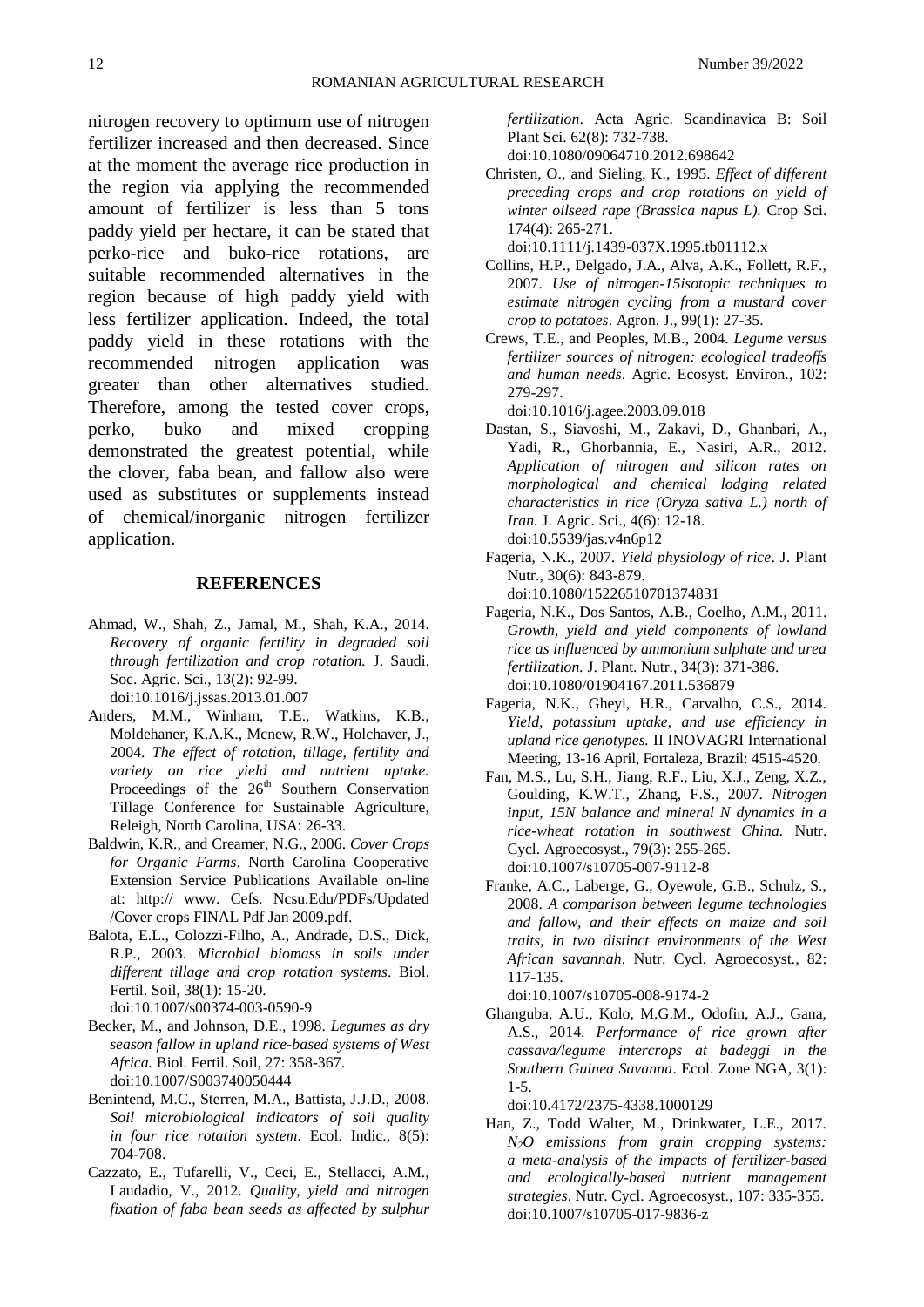#### SEYED RASOUL MOUSAVI ET AL.: SMART COVER CROP ROTATIONS: AGRONOMIC PARAMETERS AND NK EFFICIENCY INDICES OF RICE AS AFFECTED BY CROP ROTATIONS AND N APPLICATIONS RATES

- Kamkar, B., and Mahdavi Damghani, A., 2009. *Principles of sustainable agriculture*. Ferdowsi University Press, Mashhad, Iran. (In Persian)
- Kayser, M., Muller, J., Isselstein, J., 2010. *Nitrogen management in organic farming: comparison of crop rotation residual effects on yields, N leaching and soil conditions.* Nutr. Cycl. Agroecosyst., 87: 21-31.

doi:10.1007/s10705-009-9309-0

- Larkin, R.P., 2008. *Relative effects of biological amendments and crop rotations on soil microbial communities and soil borne diseases of potato*. Soil Biol. Biochem., 40: 1341-1351. doi:10.1016/j.soilbio. 2007.03.005
- Lopez-Bellido, R.J., and Lopez-Bellido, L., 2001. *Efficiency of nitrogen in wheat under Mediterranean condition: effect of tillage, crop rotation and N fertilization*. Field Crops Res., 71(1): 31-46.

doi[: 10.1016/S0378-4290\(01\)00146-0](https://doi.org/10.1016/S0378-4290(01)00146-0)

Lopez-Bellido, R.J., Lopez-Bellido, L., Castillo, J.E., Lopez-Bellido, F.J., 2004. *Chickpea response to tillage and soil residual nitrogen in a continuous rotation with wheat II. Soil nitrate, N uptake and influence on wheat yield*. Field Crops Res., 88(2/3): 191-200.

doi[: 10.1016/j.fcr.2004.01.011](https://doi.org/10.1016/j.fcr.2004.01.011)

Lopez-Bellido, L., Lopez-Bellido, R.J., Redondo, R., 2005. *Nitrogen efficiency in wheat under rainfed Mediterranean conditions as affected by split nitrogen application*. Field Crops Res., 94(1): 86-97.

doi[: 10.1016/j.fcr.2004.11.004](https://doi.org/10.1016/j.fcr.2004.11.004)

- McAllister, C.H., Beatty, P.H., Good, A.G., 2012. *Engineering nitrogen use efficient crop plants: the current status.* Plant Biotech J., 10: 1011-1025. doi[: 10.1111/j.1467-7652.2012.00700.x](https://doi.org/10.1111/j.1467-7652.2012.00700.x)
- Meelu, O.P., Beri, V., Sharma, K.N., Jalota, S.K., Sandhu, B.S., 1979. *Influence of paddy and corn in different rotations on wheat yield, nutrient removal and soil properties*. Plant Soil, 51: 51-57. doi: 10.1007/BF02205926
- Mohammadi, K., Ghalavand, A., Aghaalikhani, M., Heidari, G., Shahmoradi, B., Sohrabi, Y., 2011. *Effect of different methods of crop rotation and fertilization on canola traits and soil microbial activity.* Aust. J. Crop Sci., 5(10): 1261-1268.
- Motior, M.R., Amano, T., Inoue, H., Matsumoto, Y., Shiraiwa, T., 2011. *Nitrogen uptake and recovery from N fertilizer and legume crops in wetland rice measured by 15N and non-isotope techniques*. J. Plant Nutr., 34(3): 402-426.

doi[: 10.1080/01904167.2011.536881](https://doi.org/10.1080/01904167.2011.536881)

Mukherjee, D., 2015. *Integrated nutrient management practices for enhancing blackgram (Vigan mungo L. Hepper) production under mid hill situation in North Eastern Himalaya*. J. Food Legume, 28(1): 83-85.

Nasiri, M., Niknejad, Y., Pirdeshti, H., Barari Tari, D., Nasiri, S., 2008. *Growth, yield and yield traits of rice varieties in rotation with clover, potato, canola and cabbage in north of Iran*. Asian J. Plant Sci., 7(5): 495-499.

doi[: 10.3923/ajps.2008.495.499](http://dx.doi.org/10.3923/ajps.2008.495.499)

- Rahman, M.M., Islam, A.M., Azirun, S.M., Boyce, A.N., 2014. *Tropical legume crop rotation and nitrogen fertilizer effects on agronomic and nitrogen efficiency of rice*. Sci. World J., 490841: 1-11. doi:10.1155/2014/490841
- Ren, T., Li, H., Lu, J., Bu, R., Li, X., Cong, R., Luc, M., 2015. *Crop rotation-dependent yield responses to fertilization in winter oilseed rape (Brassica napus L.).* Crop. J., 3(5): 396-404.
- Sharma, S., Panneerselvam, P., Castillo, R., Manohar, S., Raj, R., Ravi, V., Buresh, R.J., 2019. *Web-based tool for calculating field-specific nutrient management for rice in India*. Nutr. Cycl. Agroecosyst., 113: 21-33. doi:10.1007/s10705-018-9959-x
- Sidlauskas, G., and Bernotas, S., 2003. *Some factors affecting seed yield of spring oilseed rape (Brassica napus L.).* Agron Res., 1: 229-243.
- Silva, J.V., Reidsma, P., Velasco, M.L., Laborte, A.G., van Ittersuma, M.K., 2018. *Intensification of rice-based farming systems in Central Luzon, Philippines: Constraints at field, farm and regional levels*. Agric. Syst.,165(C): 55-70. doi:10.1016/j.agsy.2018.05.008.
- Singh, Y., Humphreys, E., Kukal, S.S., Singh, B., Kaur, A., Thaman, S., Prashar, A., Yadav, S., Timsina, J., Dhillon, S.S., Kaur, N., Smith, D.J., Gajri, P.R., 2009. *Crop performance in permanent raised bed rice-wheat cropping systems in Punjab, India*. Field Crops Res., 110(1): 1-20. doi[: 10.1016/j.fcr.2008.06.009](https://doi.org/10.1016/j.fcr.2008.06.009)
- Singh, Y., Singh, B., Timsina, J., 2004. *Crop residue management for nutrient cycling and improving soil productivity in rice-based cropping systems in the tropics*. Adv. Agron., 85: 269-407.
- Tabrizi, A.A., Noormohammadi, G., Mobasser, H.R., 2015. *Effects of different cropping systems on fertility of paddy soil*. Iranian J. Crop Ecophysiol., 9(2): 191-202.
- Thuy, N.H., Shan, Y., Singh, B., Wang, K., Cai, Z., Singh, Y., Buresh, R.J., 2008. *Nitrogen supply in rice-based cropping systems as affected by crop residue management*. Soil Sci. Soc. Am. J., 72: 514-523.
- Tilman, D., Balzer, C., Hill, J., Befort, B.L., 2011. *Global food demand and the sustainable intensification of agriculture*. PNAS, 108: 20260-20264.
- Urriola, J., and Rathore, K.S., 2015. *Overexpression of a glutamine synthetize gene affects growth and development in sorghum*. Transgenic Res., 24: 397-407.

doi:10.1007/s11248-014-9852-6